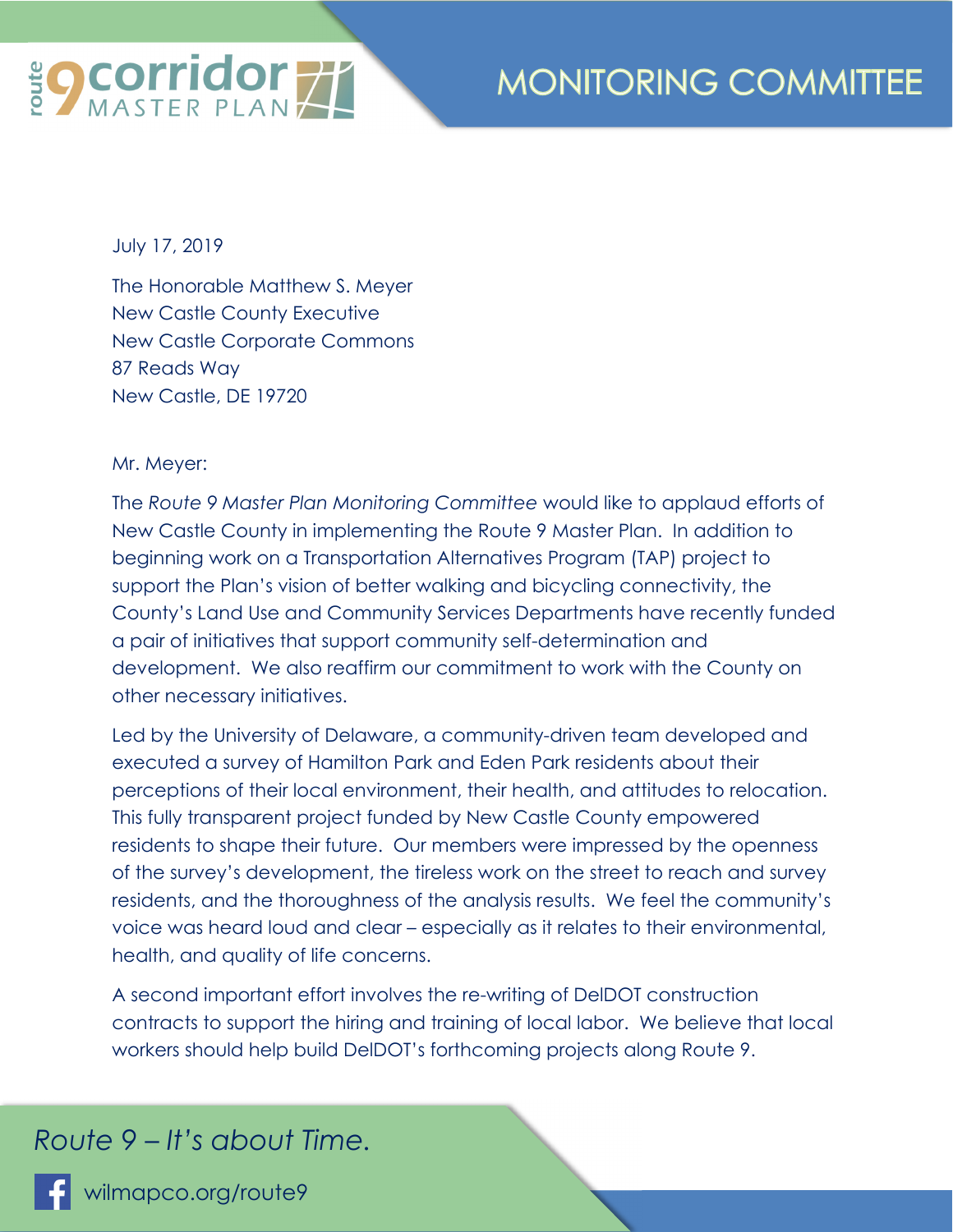**EQ COrridor 77** 

Along with improving the corridor's transportation network, providing construction jobs will help local workers learn new skills while earning a paycheck and increasing their future employability. In a broader view, this works to uplift local communities long plagued by high levels of unemployment and underemployment. To pursue this goal, the way DelDOT's construction contracts are focused need to be changed. New clauses stipulating local hire requirements and/or incentives are needed. We are pleased the County saw the lasting value of this innovative initiative and stepped up to fund its execution.

The Monitoring Committee is committed to supporting these steps towards implementation of the Master Plan as we move forward. Other work too is necessary, which the County may be in the best position to spearhead, or to help us find the right lead. These are:

- **Conducting a "Mechanisms for Fair Community Relocation" study**. Called for in the Master Plan, this study is the next, logical step in detangling the knotty issue of neighborhood relocation. It would result in a playbook for how an equitable and fair future relocation could be pursued. We believe a consultant with successful experience in this arena will be necessary. Strong and continual resident engagement is also needed, which we pledge to facilitate. While the Hamilton Park and Eden Park neighborhoods would be the principal subject, this study would also inform any future relocations of communities.
- **Update the UDC and Comprehensive Plan to incorporate the land use and zoning recommendations in the Master Plan**. We believe these amendments should go into effect, even if the relocations of Hamilton Park and Eden Park have yet to be sorted out. There are other pressing zoning issues to resolve in the south of the Route 9 corridor – such as promoting mixed-use/mixed-income redevelopment around the Route 9 library and removing stray industrial parcels at and south of Rogers Road.

*Route 9 – It's about Time.* 

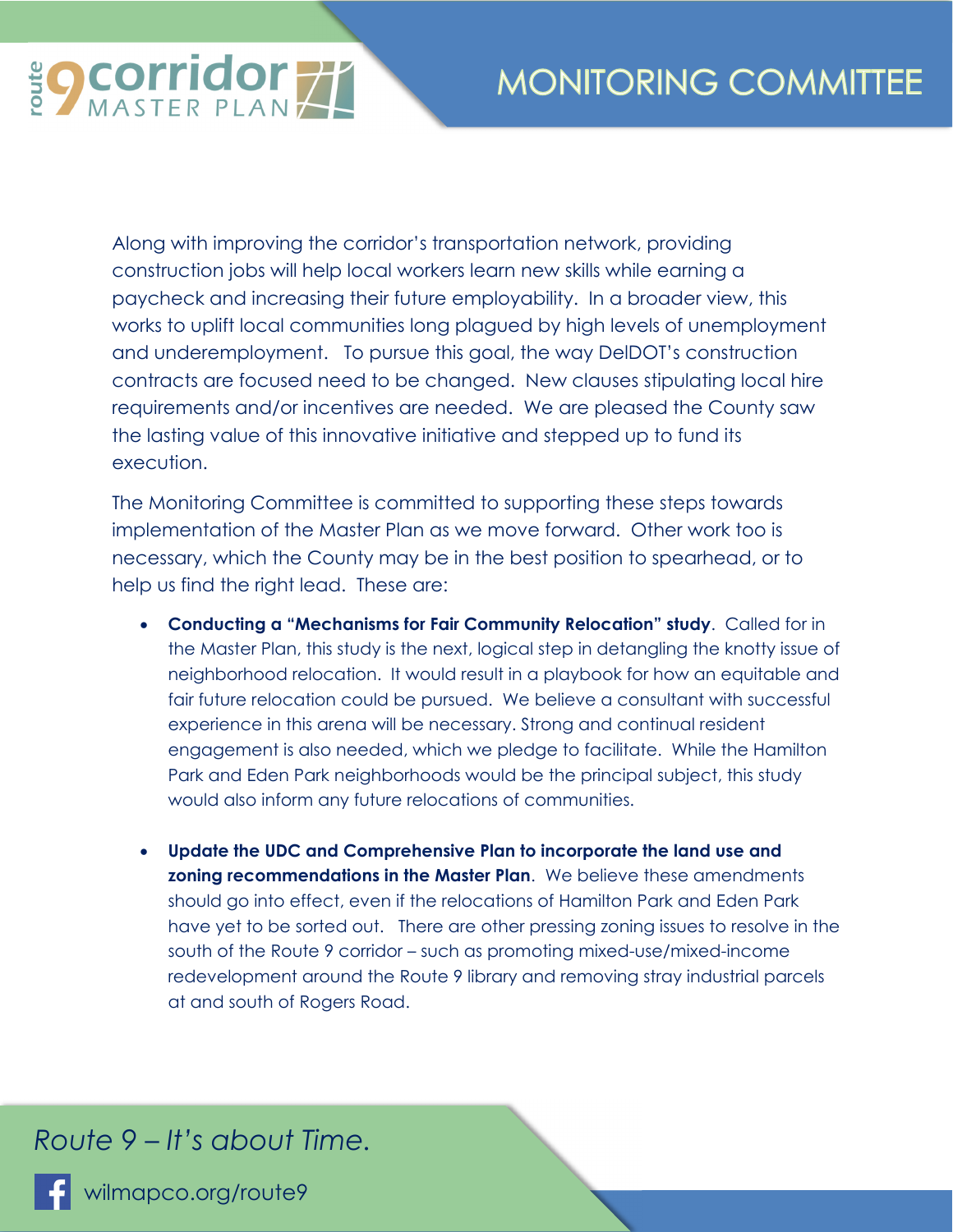

## **MONITORING COMMITTEE**

Additional steps we would like to work with the County on include:

- **Exploration of designating a Hometown Overlay Zone**. Community leaders have requested more information on beginning such a program, but the effort appears to be stalled.
- Understanding and working together on **economic development initiatives** such as opportunity zones and downtown development districts – to drive revitalization of the Route 9 corridor.
- Efforts to **lessen the height and increase the covering of material piles** at industrial sites along and around the Route 9 corridor.
- Efforts to **reduce illegal truck traffic** on residential streets.
- **Implementation of the TAP project and walking and bicycling improvements** especially those which connect neighborhoods – in the Master Plan. We are exploring the creation of a neighborhood paths plan to flesh out concepts in the Master Plan and the County would be a crucial partner.

The mission of the Route 9 Master Plan Monitoring Committee is to help guide and fulfill the recommendations of the Master Plan, which established a shared vision for the transportation and land use redevelopment of the Route 9 corridor. This work will be accomplished through a collaborative dialogue between its membership, which includes implementing agencies, local civic and community leaders, other key stakeholders, and the communities they represent.

## *Route 9 – It's about Time.*

wilmapco.org/route9